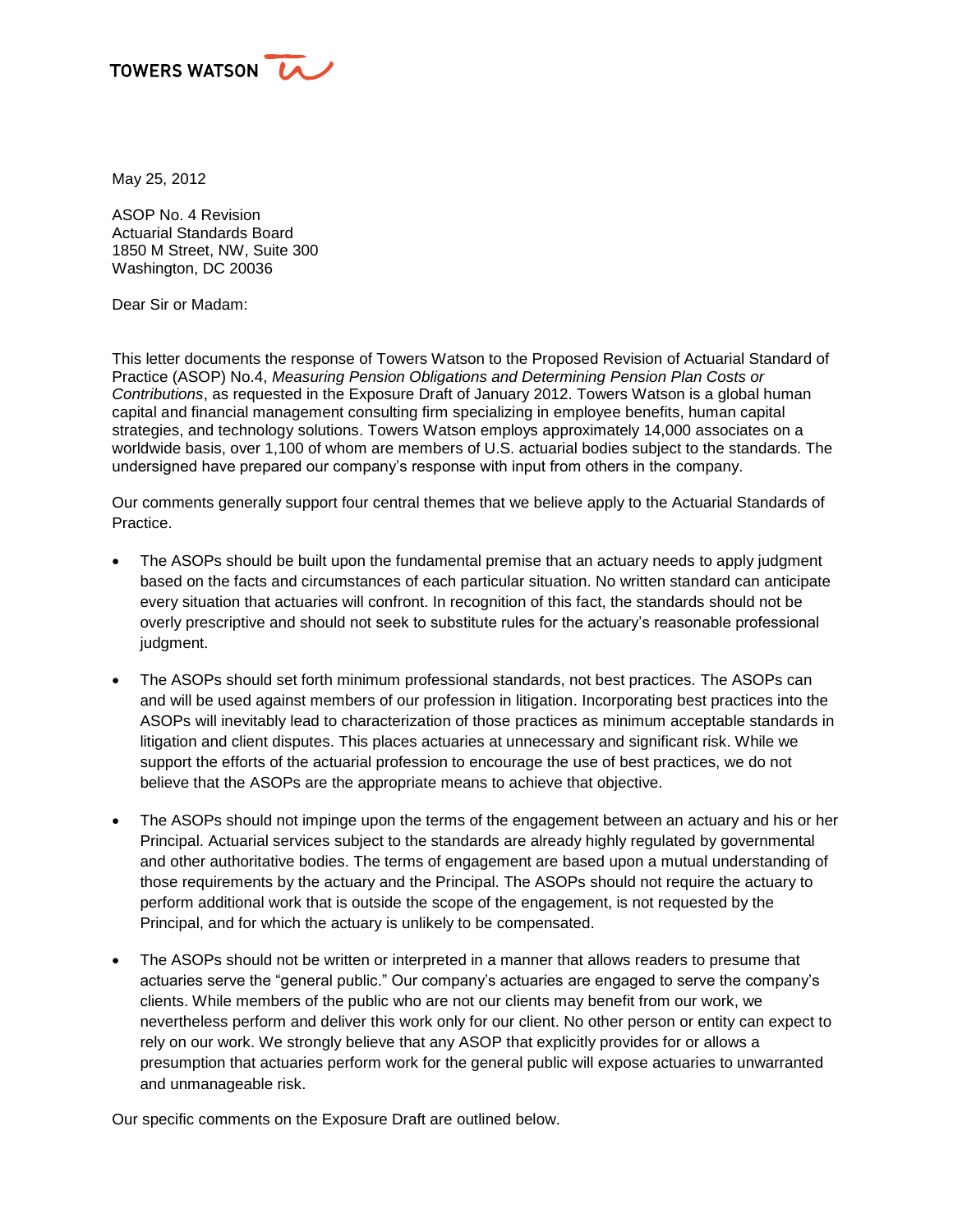

#### *Integration with Other Actuarial Standards of Practice*

We observe the significant overlap with other standards, most notably ASOP No. 27 and the future standard addressing pension risk. Such overlap is unwieldy. Related information can be found in different standards, and the review of different standards at different times can lead to internal inconsistency. We suggest that each definition exist in only one place, and that it be incorporated only by reference in the standards for which it is necessary. We believe that the issuance of the Exposure Draft of the Introductory Actuarial Standard of Practice represents a positive step in clarifying foundational definitions that are referenced by many standards. Explicit reference to that document would be welcome in ASOP No. 4. Many actuaries are not aware that terms such as "should" and "significant" are formally defined within the standards, and they instead rely on the general uses of these terms. The Actuarial Standards Board might consider expanding the Introductory Standard or creating a stand-alone glossary of actuarial terms.

We suggest that the title of ASOP No. 4 be changed from "Measuring Pension Obligations and Determining Pension Plan Costs or Contributions" to "Measuring Pension Obligations, Costs or Contributions." Actuaries play a significant role in the financial reporting related to pension plans and in assisting plan sponsors to explore contribution alternatives. Actuaries do not themselves have overall responsibility for the financial reporting or contributions made, and therefore do not "determine" costs or contributions. This phrasing can also be found in many other places in the Exposure Draft, and we suggest that it be addressed consistently throughout.

### *Section 2. Definitions*

2.7 Contribution – This definition is largely unchanged from the existing standard, and it does acknowledge that the actuary only calculates potential contribution amounts. Amounts actually paid are not at the discretion of the actuary. But this is not consistent with the general use of the word. Readers of actuarial work products will typically not cross-check definitions of frequently-used, non-technical words against the definitions of ASOP No. 4. A definition of the word "contribution" that actually means something else is likely to lead to confusion. It would be better to use "potential contribution" when this sense is intended.

2.9 Cost – This definition, also unchanged from the existing standard, refers to cost as a portion of plan obligations. But the commonly used meaning of cost encompasses the calculations required for financial reporting by the FASB and the IASB. These cost measures are not simply portions of the obligations; they include other amounts such as interest, amortization and expected return on plan assets. An examination of the use of the word "cost" within the Exposure Draft makes it seem as if these periodic costs are intended to be encompassed by the definition. We suggest that the definition therefore be generalized, perhaps to

"The amount assigned to a period for purposes other than funding. This may be a function of plan obligations, normal cost, expenses and assets."

2.12 Fully Funded – We would like clarification that "any other phrase that conveys a similar message" applies only to descriptive statements. The mere presentation of numeric results in which the asset value exceeds an actuarial present value of benefits does not imply that the actuary has declared that the funded status is sufficient to accomplish any objective. The requirements of section 4.1(p) should therefore not be triggered.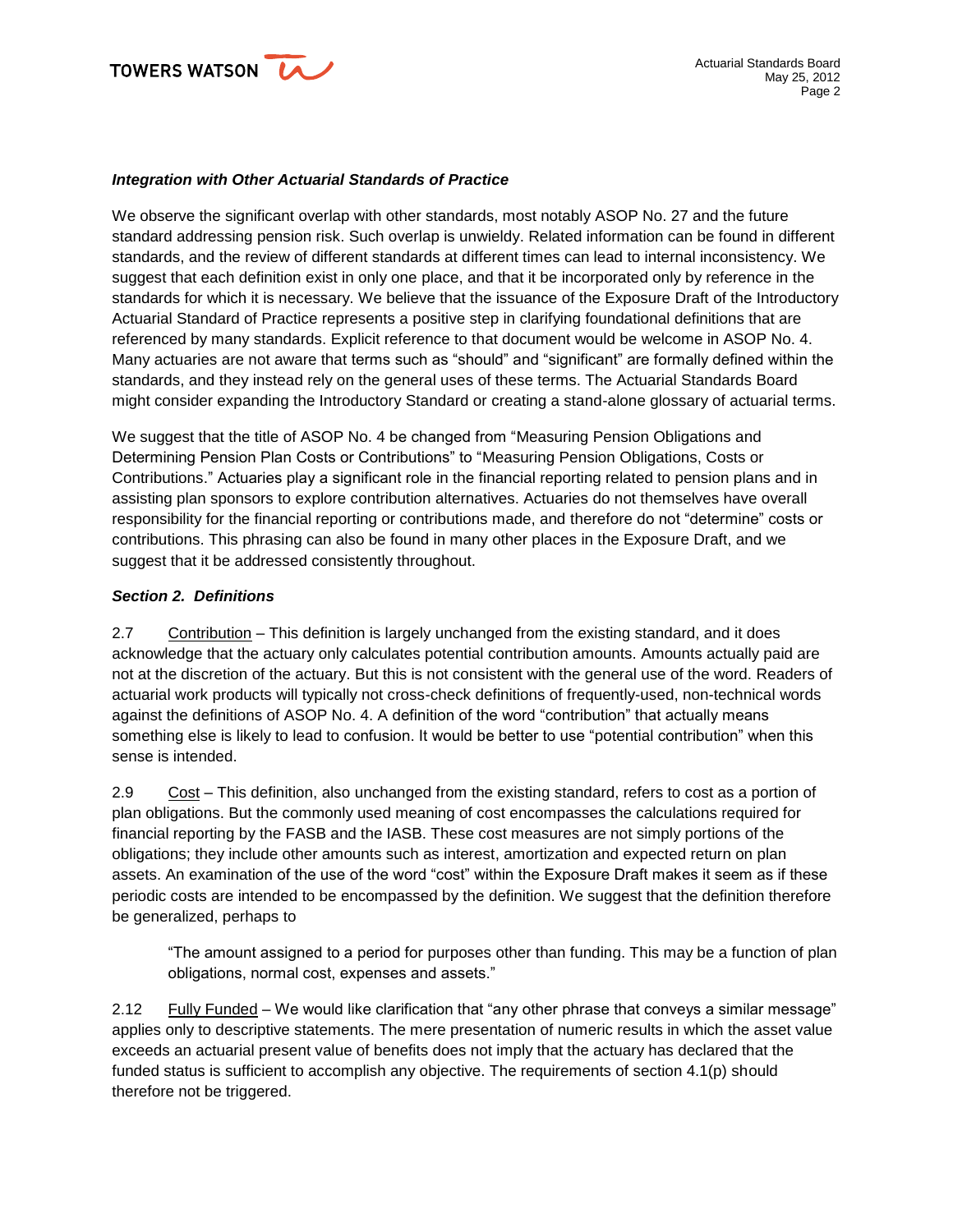

### 2.13 Funded Status - We suggest reconsideration of two passages:

- "A plan's funded status can be measured in many different ways and the measurement can easily be misunderstood or misinterpreted."
- "Because of the role that funded status often plays in the conclusions a user derives from the actuary's work product…"

Definitions should only state the meaning of terms that are used in the rest of the document, and should generally be free of associated context and perspectives. We did not observe similar statements in other definitions, and it would therefore seem stylistically consistent to strike these statements. If the Pension Committee wishes to retain them, we suggest the statements be relocated to either the introduction or an appendix.

In addition, section 2.13 defines funded status as "a comparison of a particular measure of plan assets to a particular measure of plan liabilities". The word "comparison" is not defined, although showing a ratio or a difference is cited as an example. We request clarification that merely showing a measure of assets and a measure of liabilities in a work product, whether or not in close proximity, is not a "comparison" triggering the requirements of sections 4.1(n), 4.1(o) and 4.1(p).

### *Section 3. Analysis of Issues and Recommended Practices*

### 3.5 Plan Provisions

Section 3.5.3 addresses plan provisions that are difficult to value with traditional deterministic techniques. Such provisions certainly exist, but the criteria provided in this section are inappropriately broad. They include provisions "in which future benefits vary asymmetrically with future economic or demographic experience relative to the estimated projected benefits based on a particular set of actuarial assumptions." But the majority of plan provisions fit this description.

For example, consider a simple benefit equal to 100% of final salary that is to be paid in 20 years. Current salary is \$25,000. The compensation increase assumption selected for a particular present value calculation is 3% per year. Projected benefits using various compensation increase assumptions are:

| Assumption    | Benefit  | Difference from using selected assumption |
|---------------|----------|-------------------------------------------|
| 2%            | \$37.149 | \$(8,004)                                 |
| 3% (selected) | \$45.153 | N/A                                       |
| 4%            | \$54.778 | \$9,625                                   |

One might interpret these results to mean that even this extremely simple benefit varies asymmetrically with future economic experience. The same dynamic would be present for the vast majority of provisions, not only for those that could be fairly described as difficult to value. We suspect that this was not the intention of the Pension Committee. Perhaps this could be clarified with a statement indicating that the effects of compounding over time would not be considered asymmetry.

Although the Exposure Draft allows the actuary to use professional judgment in addressing the provisions covered by this section, additional disclosure is required by section 4.1(h). Unduly broad application of this requirement would be onerous to the actuary. In addition, meaningful disclosures could be obscured by the far more numerous meaningless ones.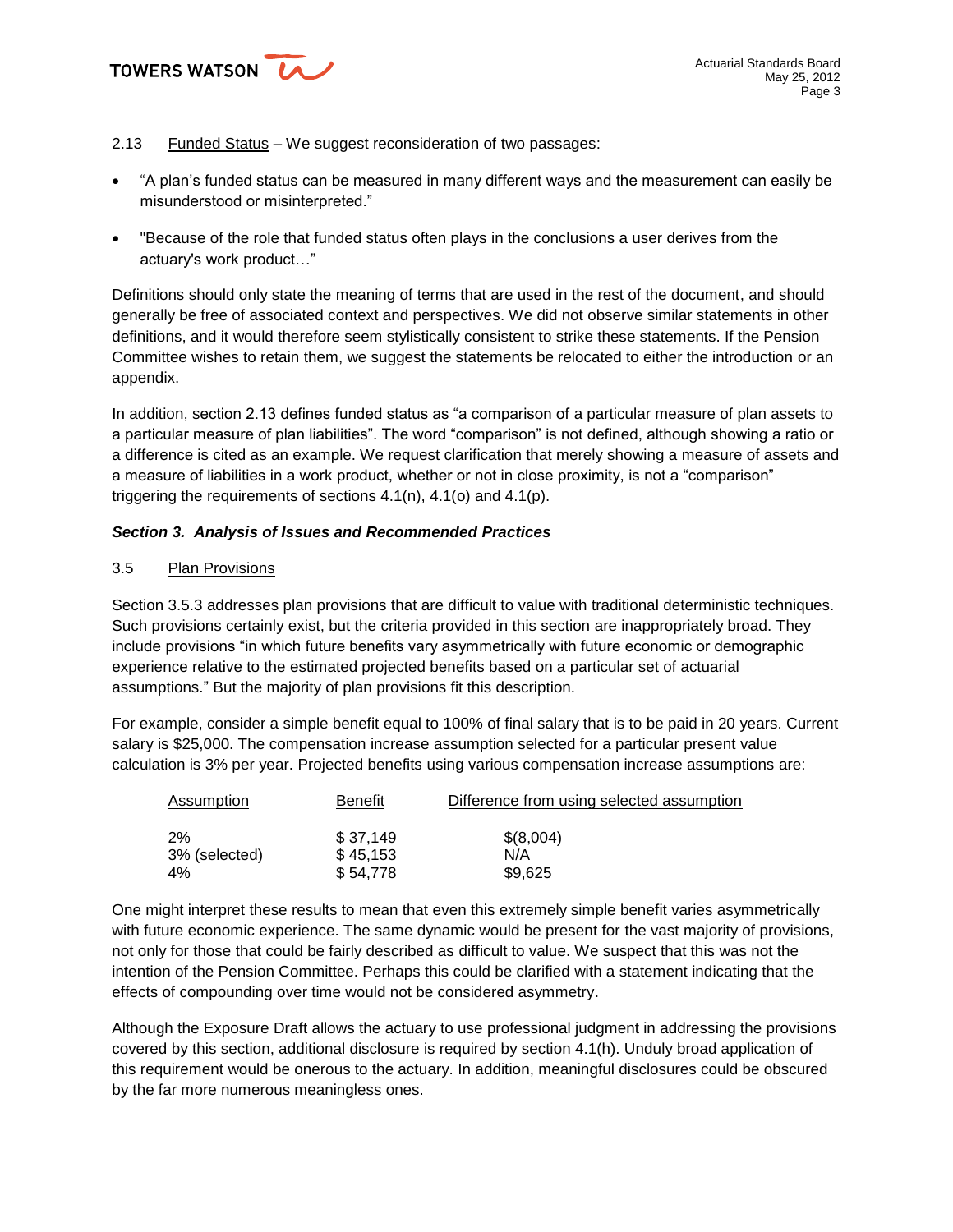Note also that this section repeats the problematic phrasing "determining plan contributions." As we commented earlier, the actuary does not determine contributions in the generally used sense of the word. (We note that the Exposure Draft does define "contribution" in a way which makes this phrase technically correct. This is an example of why we suggest revising the definition.) The word "measuring" would be more appropriate.

# 3.7 Types of Actuarial Present Values

Sections 3.7.1 and 3.7.2 of the Exposure Draft refer to the allocation of plan assets, which may be confusing to some readers. Allocation can mean other things in the context of pension plans, such as the allocation of assets to individual accounts. It would be more accurate to classify the present value depending on whether the discount rate reflects the expected return on plan assets. The transmittal memorandum itself uses this construction: "... a discount rate that reflects the expected investment return of the assets supporting the pension plan." Similar phrasing should be present in the ASOP itself.

Regarding section 3.7.3, we believe that it would be inappropriate to define market-consistent measures in the standard of practice at this time. Although we strongly support updating the standards to keep pace with advances in actuarial practice, the standards should not prescribe techniques that have not yet been generally adopted. The application of market-consistent values to pension practice is still largely theoretical, and it would be premature to include it in standards now. It should certainly not be a required calculation; we are not aware of any minimum funding or financial reporting standards that require this present value measurement. If the calculation is not required, then there is no need to define the term in the standard. A more appropriate treatment of an evolving topic such as this would be broader discussion in a practice note.

We do note that the definition of market-consistent present values has been improved from the initial Discussion Draft. It is now appropriately broad and principles-based. This recognizes that the determination of market-consistent values for pension plans is embryonic. We observe that marketconsistent present values are considered a subset of present values not based on plan assets. This classification would be reinforced if the definition were included as an item in 3.7.2 rather than as a separate section.

The second part of section 3.7.3 introduces three examples of situations in which an actuary might use market-consistent present values. The language used for these examples is much more prescriptive than that found in the first part of the section. It quite assertively says what the actuary "should" do – not what the actuary "should consider" or "may" do. According to the current Exposure Draft of the Introductory Standard of Practice, "should" indicates appropriate practice, and failure to follow the practice constitutes a deviation from the ASOP. It is not fitting to use inflexible language in this section; these calculations are rarely performed, the purposes of the measurements would vary and actuarial practice in this area is not mature. The ASOP should allow actuaries to exercise greater professional judgment as practice in this area evolves.

# 3.10 Measuring the Value of Accrued or Vested Benefits

The example in 3.10(f) uses a problematic phrase: "severely backloaded." The word "severely" is not defined, so a reader would not know what constitutes "severe" backloading. Yet it has a strongly negative connotation. We believe that the example does not contribute to 3.10(f) and that it can simply be eliminated. Failing that, a less charged word such as "significantly" would be more easily interpreted.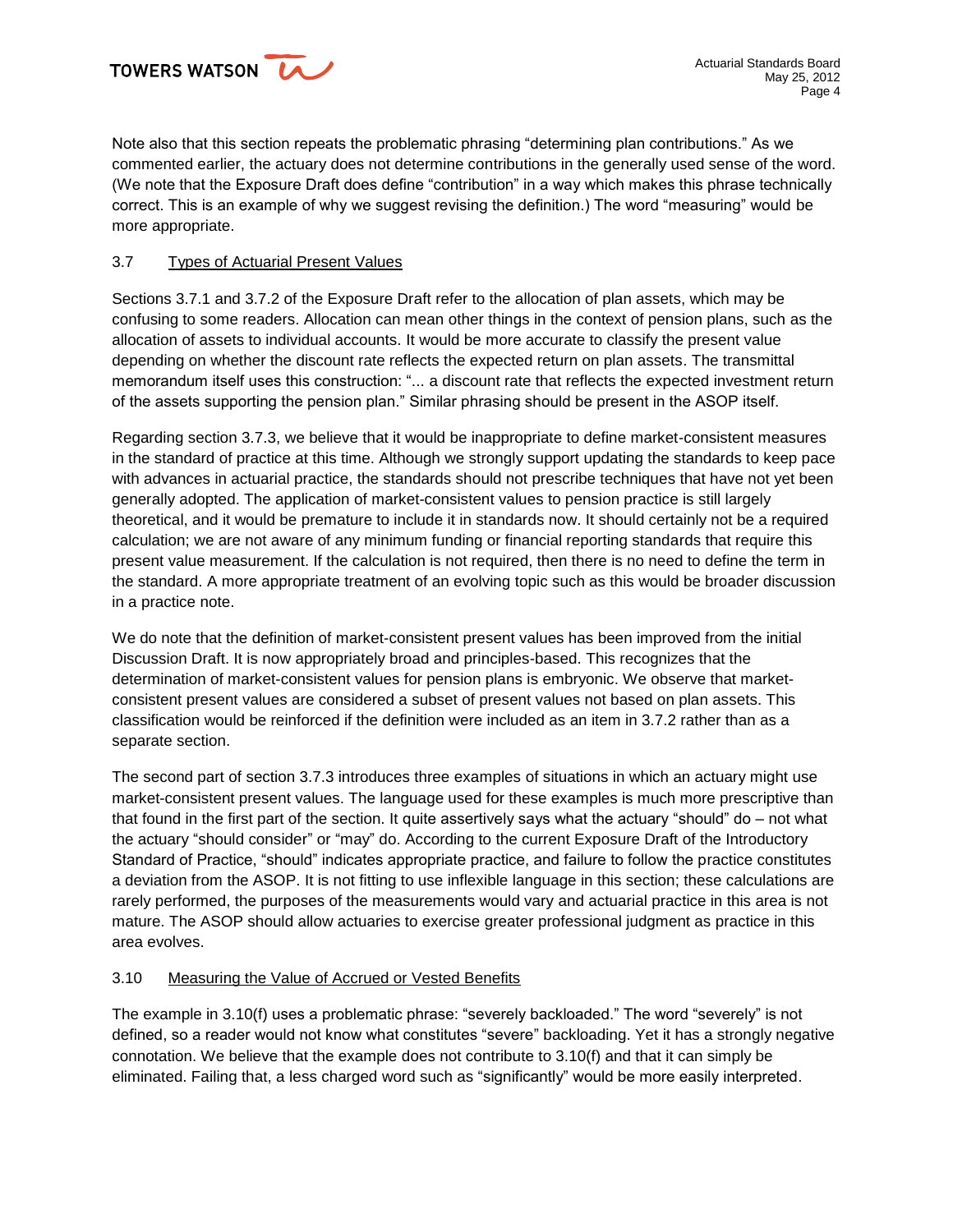

# 3.13 Allocation Procedure

We suggest that the final sentence of section 3.13 be moved to the end of the opening paragraph of 3.13, immediately before 3.13.1. The sentence, which is quite important, reads: "This standard does not require the actuary to evaluate the ability of the plan sponsor or other contributing entity to make contributions to the plan when due." It seems clear from both the meaning and the indentation of this sentence that it is intended to apply to all of 3.13. Its location, however, could lead a reader to believe that it applies only to 3.13.5.

We believe that other aspects of this section place an impractical burden on the actuary, imposing unreasonable requirements for analysis that will often be outside the scope of the agreement with the Principal. This overreach conflicts with the core themes expressed at the beginning of this letter.

Sections 3.13.2 and 3.13.3 both require that the actuary assess whether a contribution allocation procedure is "consistent with the plan accumulating adequate assets to make benefit payments when due." This would be extremely complex. Consider a plan that is closed to new participants. Under a unit credit cost method, the normal cost would increase for each continuing active participant, and it would be expected to increase for the plan in total. But at some point in time, expected retirement and termination will reverse this trend. Normal cost would be expected to decrease until the last participant leaves active service. Determining the implications of a contribution allocation procedure that incorporates normal cost could require analysis of this dynamic. Many more examples can be reasonably constructed. Participants earn new benefits, often with different benefit formulas in play. New participants enter open plans. Benefits are paid out in several different forms, potentially converted on bases other than those used for the determination of present value. Requiring actuaries to perform unrequested analyses that include these issues is entirely impractical; requiring actuaries to perform unrequested analyses that neglect to include them could mislead users.

We do understand and support the motivation for this requirement; a contribution allocation procedure should not be selected without due care. We therefore have no objection to the requirement as stated in 3.13.2. But we believe that it should be stricken from 3.13.3, which addresses situations in which the actuary did not select the contribution allocation procedure.

Sections 3.13.4 and 3.13.5 go even further. They specifically require that the actuary evaluate the expected pattern of future cost, funded status and contributions. If this analysis were not desired by the Principal, it would represent significant work outside the scope of the engagement. Such elements require a robust forecast model for more than just the assets and liabilities. Rules, regulations, methods and approaches to simulate the future measurement of cost and potential contributions would also need to be included. Building such a model is a complicated actuarial undertaking. These projects require a host of additional assumptions. They are often performed using software that is separate from the work that has been agreed to by the Principal. They may very well require the involvement of actuaries who specialize in such work.

We also note that the requirements of 3.13.4 and 3.13.5 are not clear. These sections require the actuary to assess "cost progression implications." This reference to cost is confusing in this context. We do not know whether this is intended to describe the benefit cost under applicable financial reporting standards or some other measurement. Regardless, this analysis should not be required. The expectation of declining future funded status or increasing future contribution requirements are also ambiguous. Are future entrants considered? Is it considered a pattern of increasing future contribution requirements if employment levels are expanding and the group covered is expected to grow, even if contributions are expected to remain stable per person or as a percentage of payroll? Is the requirement triggered if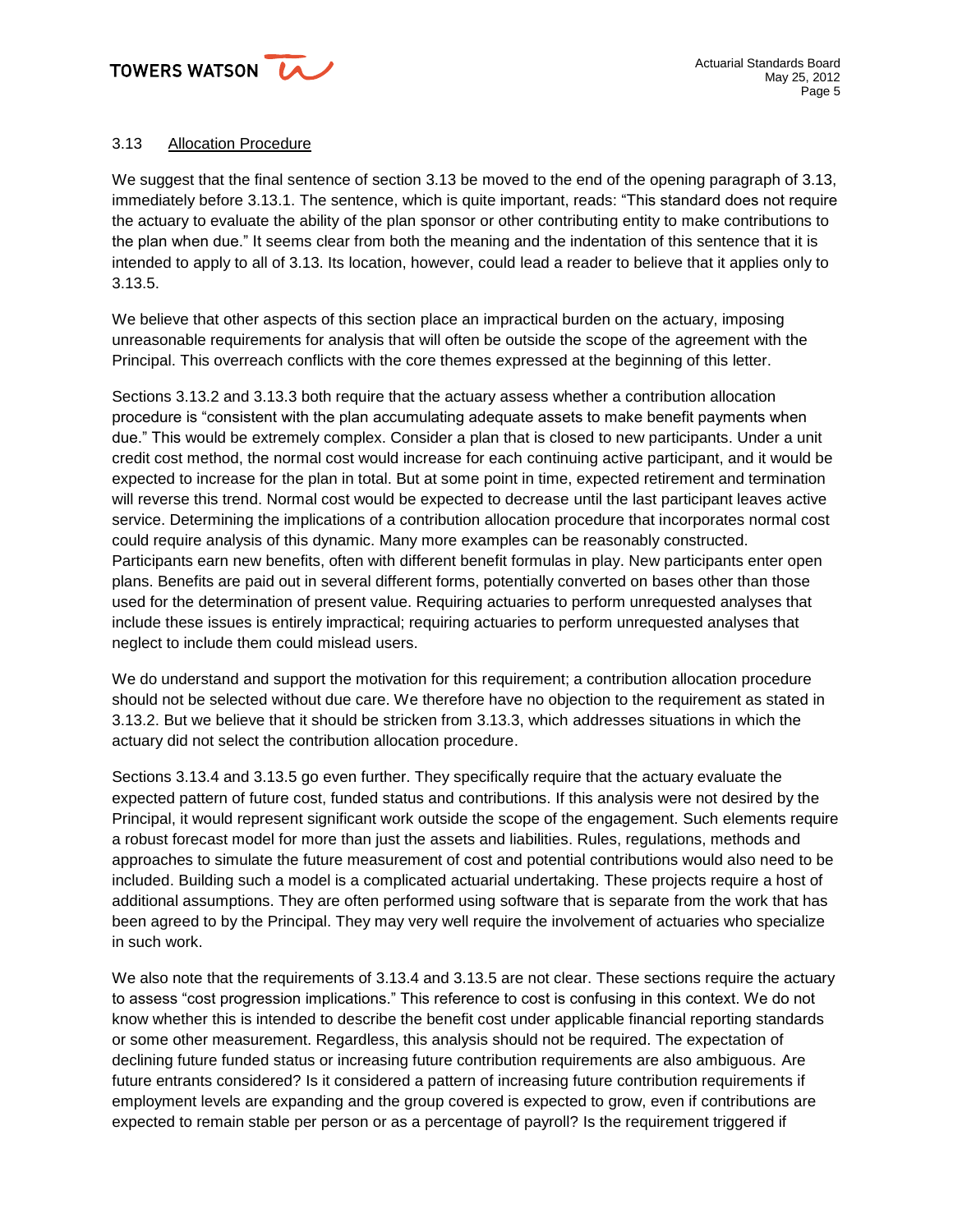per-participant costs escalate but the total contribution requirements decline because the group is closed? Many of these ambiguities are related to whether all anticipated demographic shifts would be covered by the reference to "expected increases in participant compensation." This exclusion for contribution increases associated with increasing compensation seems odd. Consider the typical situation in which the unit credit cost method is applied to a plan with benefits based on final-average compensation. The application of current compensation levels to benefits attributable to past service can lead to increasing contribution requirements. These increases can significantly exceed the rate of pay increase itself and can be of greater consequence than effects for which the Exposure Draft would require disclosure.

Even if these technical matters were resolved, our concerns about 3.13.4 and 3.13.5 would remain. The ASOPs should not require actuaries to produce additional work products that are not wanted or contracted for by their Principals. Actuarial services would become prohibitively expensive if actuaries charged for these tasks, and plan sponsors would hesitate to involve actuaries when they were not compelled to do so. This would be contrary to the interest of actuaries, plan sponsors and plan participants. We note that section 3.15 (volatility) appears to follow the principles that we favor. It does not require that volatility be considered if that is not within the scope of the engagement, but it provides guidance if evaluating volatility is within scope.

### *Section 4. Communications and Disclosures*

We understand that the Pension Committee wishes to ensure that inappropriate conclusions are not reached by readers of actuarial work products. We share this objective, but have concerns about the likely effectiveness of the approaches outlined in the Exposure Draft.

We believe that the disclosure and communication requirements established by the ASOPs should align with these three critical points:

- Actuarial analyses are intended only for specified users. These should be clearly defined.
- The actuary does not, merely by communicating results of specific measurements and analyses, make any claims about any other issues. None should be inferred.
- Future results are likely to vary for many reasons, including plan experience different from that assumed and changes to assumptions.

The Exposure Draft, unfortunately, takes a very different approach. The Pension Committee seems to have tried to anticipate hypothetical mistaken interpretations that might be made by unidentified readers of actuarial work products. Extensive analyses and declarations are then required to explicitly address these hypothetical misinterpretations. We see this perspective made manifest in paragraphs n, o, p and q of section 4.1.

But it is impossible to anticipate and address all possible mistaken inferences. In fact, trying to do so may increase confusion. If our suggested strategy were implemented, the Principal would receive a concise and clearly defined description of the analysis that was performed, including its purposes and intended use. It would describe exactly what was done in a manner that mitigates the possibility of mistaken inferences. The Exposure Draft, on the other hand, would confront the reader with the answers to many questions that were not asked. Many of these statements might be only tangentially related to the analysis that was requested. This does not work to improve clarity.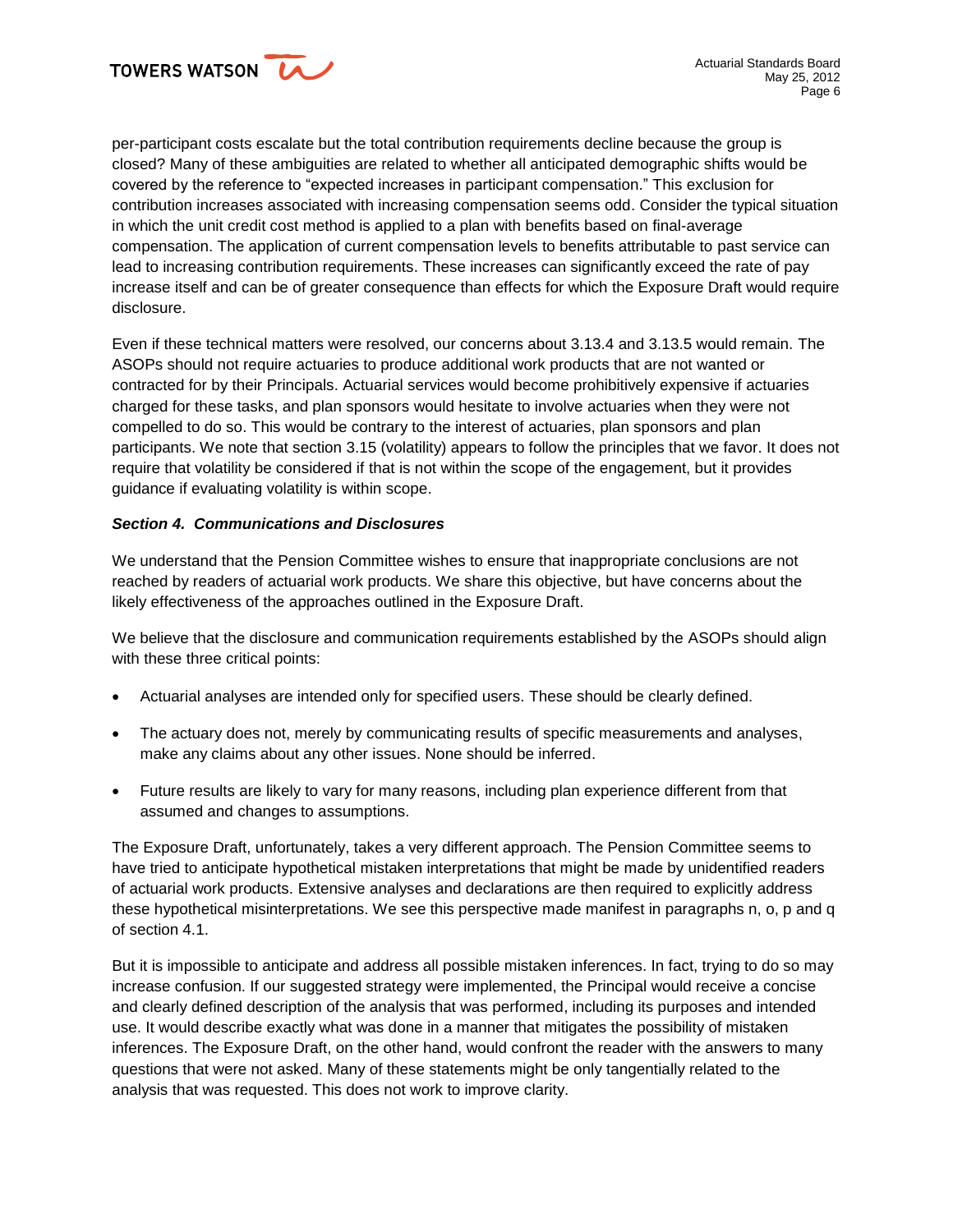In addition, the additional analyses would place a greater burden on the actuary. The cost for these analyses might also be transferred to the Principal, either in whole or in part. Neither party, however, would benefit from this additional work.

## 4.1 Communication Requirements

Paragraph 4.1(h) addresses communication requirements for difficult-to-measure plan provisions. We noted earlier that the identification of these provisions is overly broad. We wish to provide additional feedback about the communication requirement itself. ASOP No. 41, *Actuarial Communications*, was updated little more than a year ago. It requires that "the actuary should … identify the methods, procedures, assumptions, and data used by the actuary with sufficient clarity that another actuary qualified in the same practice area could make an objective appraisal of the reasonableness of the actuary's work as presented in the actuarial report." However, paragraph 4.1(h) of the Exposure Draft requires "a description of the methods used ... such that another actuary could make an assessment as to the reasonableness of the methodology used." We prefer the language of ASOP No. 41 to the proposal in the ASOP No. 4 Exposure Draft. First, it makes clear that the actuary reading the communication must be qualified in the same practice area. Second, it addresses the reasonableness of the work presented in the report, not the methodology. According to paragraph 3.14(a) of the Exposure Draft, alternative methodologies are acceptable if "the actuary reasonably expects the answer to be substantially the same as the results of detailed calculations." The methodology itself is not what must be judged reasonable – the result of the work product is. The communication of approaches should therefore facilitate evaluation of the reasonableness of the result.

We consider the discussion of implications introduced by paragraph 4.1(i) to be inappropriate, and we find the examples suggested in the Exposure Draft troubling. They speculate about the incentives that might be introduced by the selection of an actuarial present value type. We are not aware of any other topics for which comparable statements are required. An extremely compelling rationale would be necessary to justify such a requirement. None is apparent to us, and none was provided by the Actuarial Standards Board in the transmittal memorandum of the Exposure Draft.

We also find the proposed requirement to be unclear and impractical. Each example speculates about the incentives introduced by the selection of an actuarial present value type. But these statements lead to many questions. Whose incentives are these? What are their objectives and time horizon? What is their decision-making authority? How is the actuary expected to have knowledge of these? What if the selection was imposed by law or regulation, rather than being selected by either the actuary or the plan sponsor? In such a case, no consideration could have been given to alternative approaches even if the responsible party would have preferred a different actuarial present value type. Yet these disclosures could make it seem as if these hypothetical incentives had led to the selection.

Paragraph 4.1(l) states the communication requirements related to section 3.13. Please refer to the comments in "3.13 Allocation Procedure" above, in which we express concerns about the appropriateness, practicality and likely effects of these requirements.

The requirements of paragraphs 4.1(n) and (o) insert themselves into the terms of the engagement, requiring calculations that the Principal may not have requested. In addition, they may be irrelevant or even misleading. For example, consider a situation in which the actuary must certify that the funded status of a U.S. qualified pension plan is sufficient for continuing benefit accrual. This certification must be made in accordance with rigorously defined rules that do not necessarily use the market value of assets. They may rely on modified and smoothed asset values. But the Exposure Draft would require that additional information be provided along with this targeted, prescribed statement of funded status. To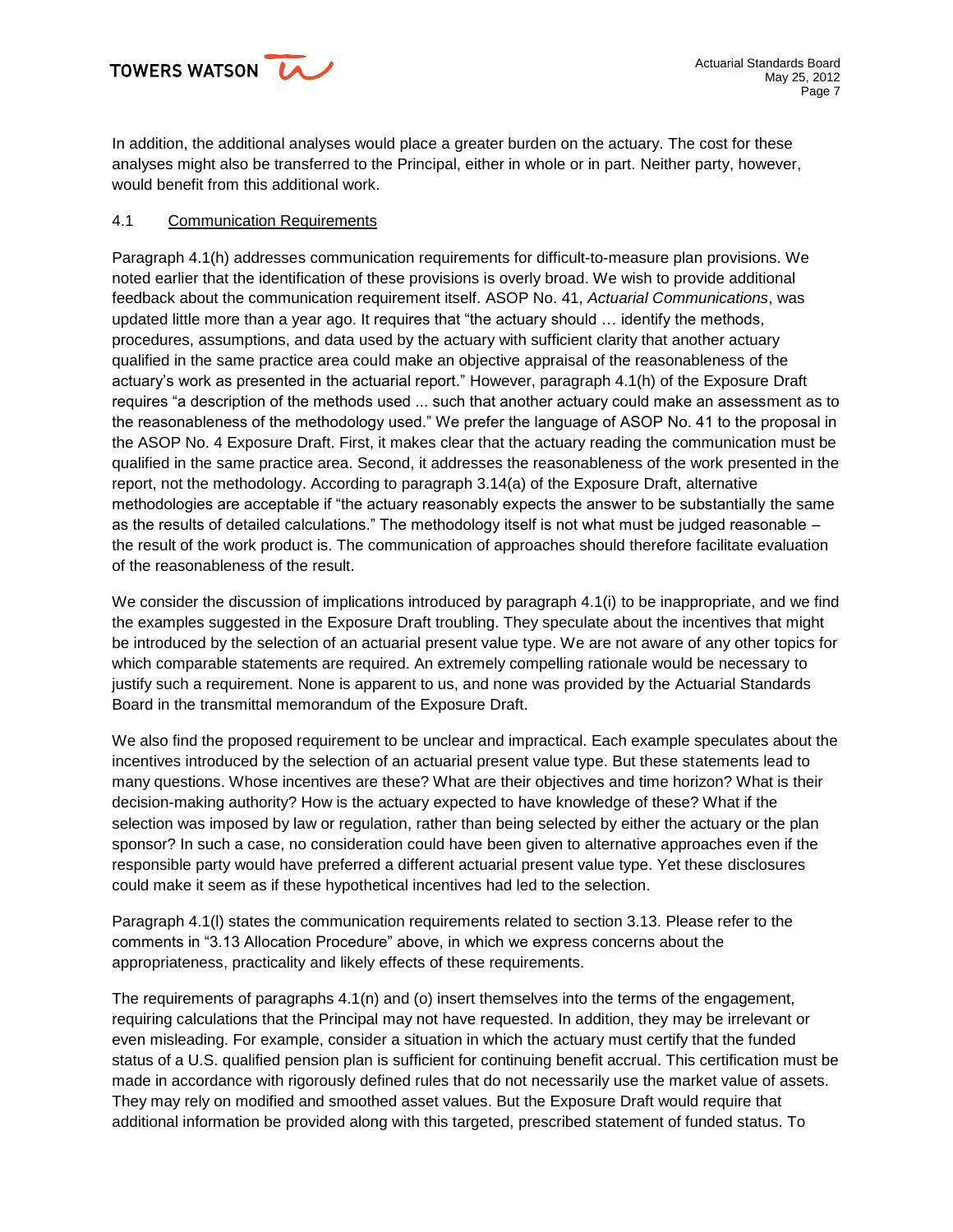

comply, actuaries would need to prepare and attach additional statements to forms such as Schedule SB and AFTAP certifications. Although these flaws are clearest for prescribed communications, we have the same objections for communications that are not prescribed. As long as the actuary clearly describes the calculations that were performed, the ASOPs should not require additional calculations that were not requested by the Principal.

Paragraph 4.1(p) identifies four additional communications required when a plan is described as fully funded. Our comments on section 2.12 already note the ambiguity of the trigger; our comments here address the communication items themselves. This paragraph would require that the actuary specifically address issues that may be unrelated to those measurements requested by the Principal. These issues seem to have been introduced only because of a belief that unspecified readers might otherwise become confused. We repeat our fundamental premise: It would be more appropriate, effective and practical to establish a standard that requires the clear description of requested analyses, not one that requires an assortment of additional analyses. The three points articulated at the beginning of our comments on Section 4, Communications and Disclosures, would provide a sound basis for the approach that we recommend.

We also offer the following observations related to each of the four specific items in paragraph 4.1(p) (keeping in mind that we believe our three points above would best replace all of the communications proposed in 4.1(p)):

- 1. Whether the plan's market value of assets equals or exceeds the estimated cost to settle benefit obligations is not a straightforward question to answer. In the first place, it is not clear what is meant by settlement in this context. Even if an estimate is acceptable under many circumstances, this would not suffice for plans that are funded at levels close to the settlement cost. Moreover, whether a settlement could have been effected at a previous date may be of limited relevance at the time of the communication. We believe that this proposal is not clearly defined, practical or useful. It would require an expenditure of resources to answer a question that had not been asked by the Principal, was not required by law or regulation, and provided little value.
- 2. Every determination of funded status is a temporary measure at a particular point in time. A requirement that this statement be applied to a plan that is 100% funded on a particular measure, but not to a plan that is 99% funded, does not make sense.
- 3. The third item is also not meaningful. As noted for the second item, every measure of funded status is temporary. This item also introduces another problematic requirement. On what basis should an actuary assess the risk that a plan's funded status could deteriorate? This could require many advanced analyses, such as stochastic forecasts and detailed experience studies. The cost would be prohibitive. Even if these studies were performed, what level of risk would be considered "significant?" What risk factors would be considered? This requirement in the Exposure Draft is entirely impractical.
- 4. We find that the fourth item would have little value to users. It seems to be a boilerplate statement that only clutters up the communication with jargon. Although it would not need to impose a great burden on the actuary, that is because it could be used from one situation to the next with little modification.

Paragraph 4.1(r) addresses changes in assumptions and methods. We believe that an explanation of the information and analysis that led to assumption changes could be needlessly burdensome. If this work were not requested by the Principal, the actuary would not be compensated for these efforts. More importantly, the rationale for changes in certain assumptions (such as compensation, termination or